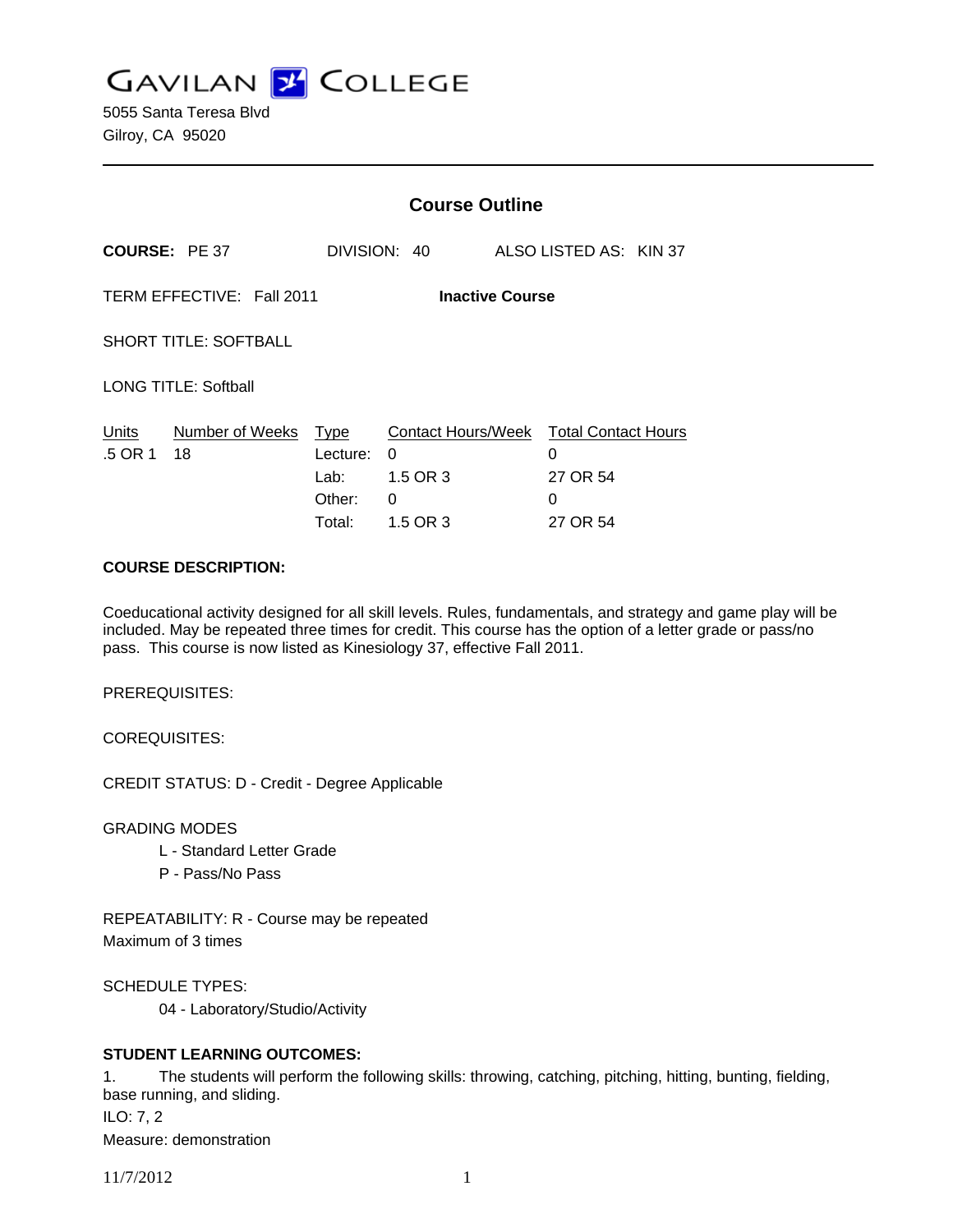2. The students will apply the rules of softball, including scorekeeping techniques.

ILO: 2, 7, 4, 1 Measure: written exam, role playing

3. The students will describe and execute the strategies of softball, specifically slap defenses, 1st and 3rd defensive and offensive strategies, and pickoffs.

ILO: 7, 2, 1, 4

Measure: demonstration, role playing, exam

## **CONTENT, STUDENT PERFORMANCE OBJECTIVES, OUT-OF-CLASS ASSIGNMENTS**

Inactive Course: 11/08/2010

This course is now listed as Kinesiology 37, effective Fall 2011.

Curriculum Approval Date: 03/10/2008

3 - 6 Hours

Discuss class procedures, course syllabus and grading. Introduce stretching and conditioning. Demonstrate throwing and catching fundamentals. Practice the mechanics of these skills in group and individual settings.

SPO: The students will demonstrate the correct mechanics for throwing and catching a softball. They will participate in warm up stretching and conditioning drills.

### 3 - 6 Hours

Demonstrate and practice the fundamentals of fielding for both infield and outfield play. Incorporate throwing and catching skills with infield and outfield play in game-like practice situations.

SPO: The students will demonstrate the correct footwork required for infielders and outfielders. They will demonstrate the proper throwing and catching fundamentals while playing the infield and the outfield.

#### 3 - 6 Hours

Introduction to the fundamentals of hitting. Specific drills that will lead to the correct mechanics of hitting will be practiced. The techniques of bunting will be included.

SPO: The students will discuss the importance of not allowing their weight to shift forward during the swing. They will demonstrate the proper technique for hitting.

#### 4.5 - 9 Hours

The skills learned to date will be incorporated into modified game situations. Introduce pitching, including the techniques for both slow pitch and fast pitch softball. The proper techniques of base running and sliding will be described and demonstrated.

SPO: The students will discuss the mechanics of pitching, noting the differences in technique between slow pitch and fast pitch. They will explain and demonstrate the proper techniques of base running and sliding. The students will perform the skills learned to date in game-like situations.

#### 6 - 12 Hours

Discuss the strategies involved in softball. Introduction to defensive strategies for fielding slaps, 1st and 3rd situations, and pickoffs. Explain how the various skills learned are applied to these strategies. The rules of softball, both slow pitch and fast pitch, will be explained. Officiating and scorekeeping will discussed. Practice will continue on the skills learned through modified games.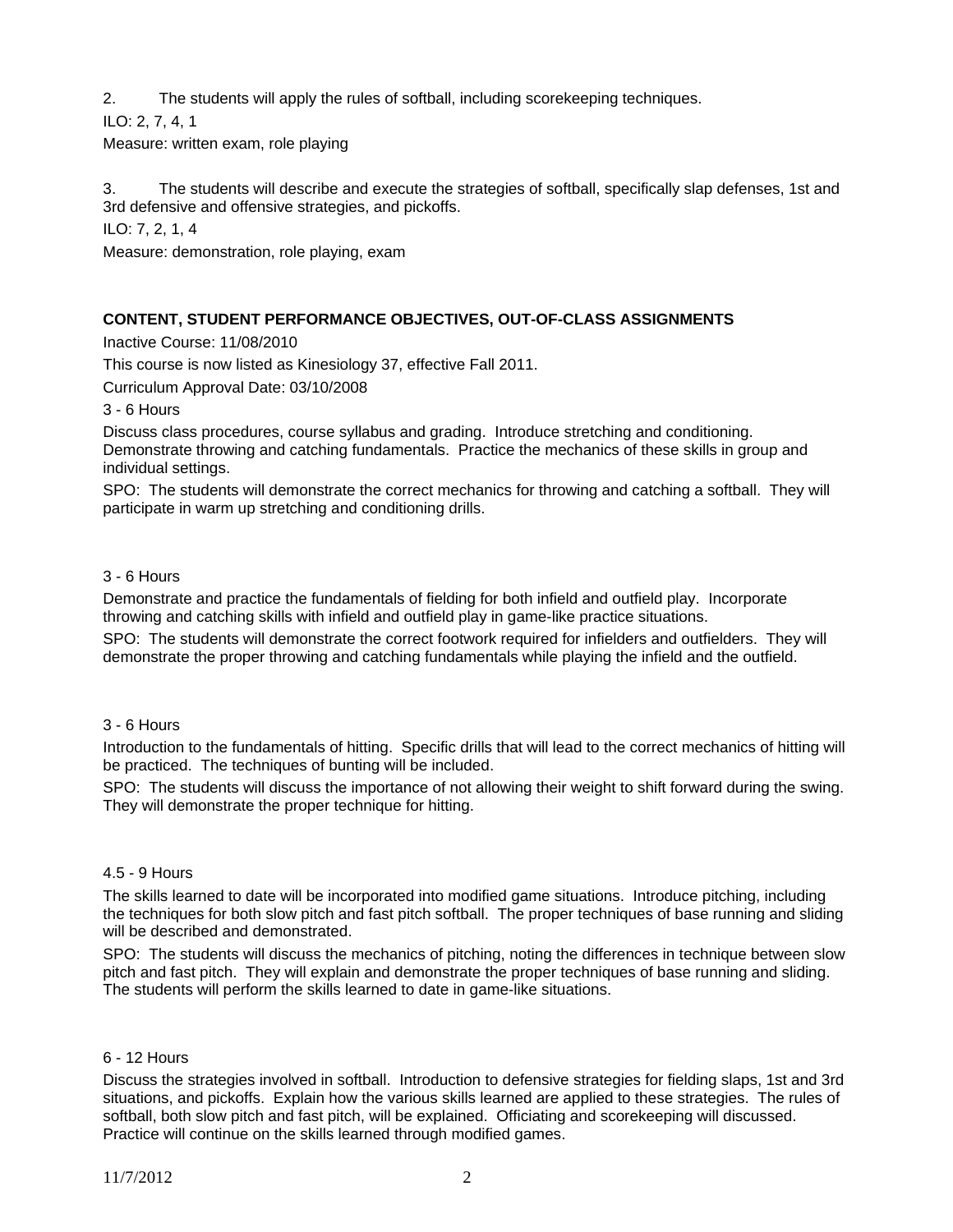SPO: The students will incorporate various softball strategies into game play. They will demonstrate the proper offensive and defensive strategies in 1st and 3rd situations. They will explain how a hit, an error and an out is recorded in a scorebook. The skills learned will be applied during game play.

# 6 - 12 Hours

Game play, including a variety of modified games. May include a class tournament. Review for final. SPO: The students will demonstrate their skills during game play. They will execute the approprate offensive and defensive strategies based on the situation.

2 Hours Final.

The students skills or proficiencies will be enhanced by supervised repetition and practice as this is a skill building class.

### **METHODS OF INSTRUCTION:**

demonstration, lecture, guided practice

### **METHODS OF EVALUATION:**

| The types of writing assignments required:              |             |  |  |  |  |
|---------------------------------------------------------|-------------|--|--|--|--|
| None                                                    |             |  |  |  |  |
| The problem-solving assignments required:               |             |  |  |  |  |
| None                                                    |             |  |  |  |  |
| The types of skill demonstrations required:             |             |  |  |  |  |
| Performance exams                                       |             |  |  |  |  |
| The types of objective examinations used in the course: |             |  |  |  |  |
| Multiple choice                                         |             |  |  |  |  |
| True/false                                              |             |  |  |  |  |
| Matching items                                          |             |  |  |  |  |
| Completion                                              |             |  |  |  |  |
| Other category:                                         |             |  |  |  |  |
| Requires student participation                          |             |  |  |  |  |
| The basis for assigning students grades in the course:  |             |  |  |  |  |
| Writing assignments:                                    | $0\% - 0\%$ |  |  |  |  |
| Problem-solving demonstrations: 0% - 0%                 |             |  |  |  |  |
| Skill demonstrations:                                   | 40% - 70%   |  |  |  |  |
| Objective examinations:                                 | 10% - 30%   |  |  |  |  |
| Other methods of evaluation: 30% - 60%                  |             |  |  |  |  |

# **REPRESENTATIVE TEXTBOOKS:**

## **ARTICULATION and CERTIFICATE INFORMATION**

 Associate Degree: GAV E1, effective 200170 CSU GE: CSU E1, effective 200170